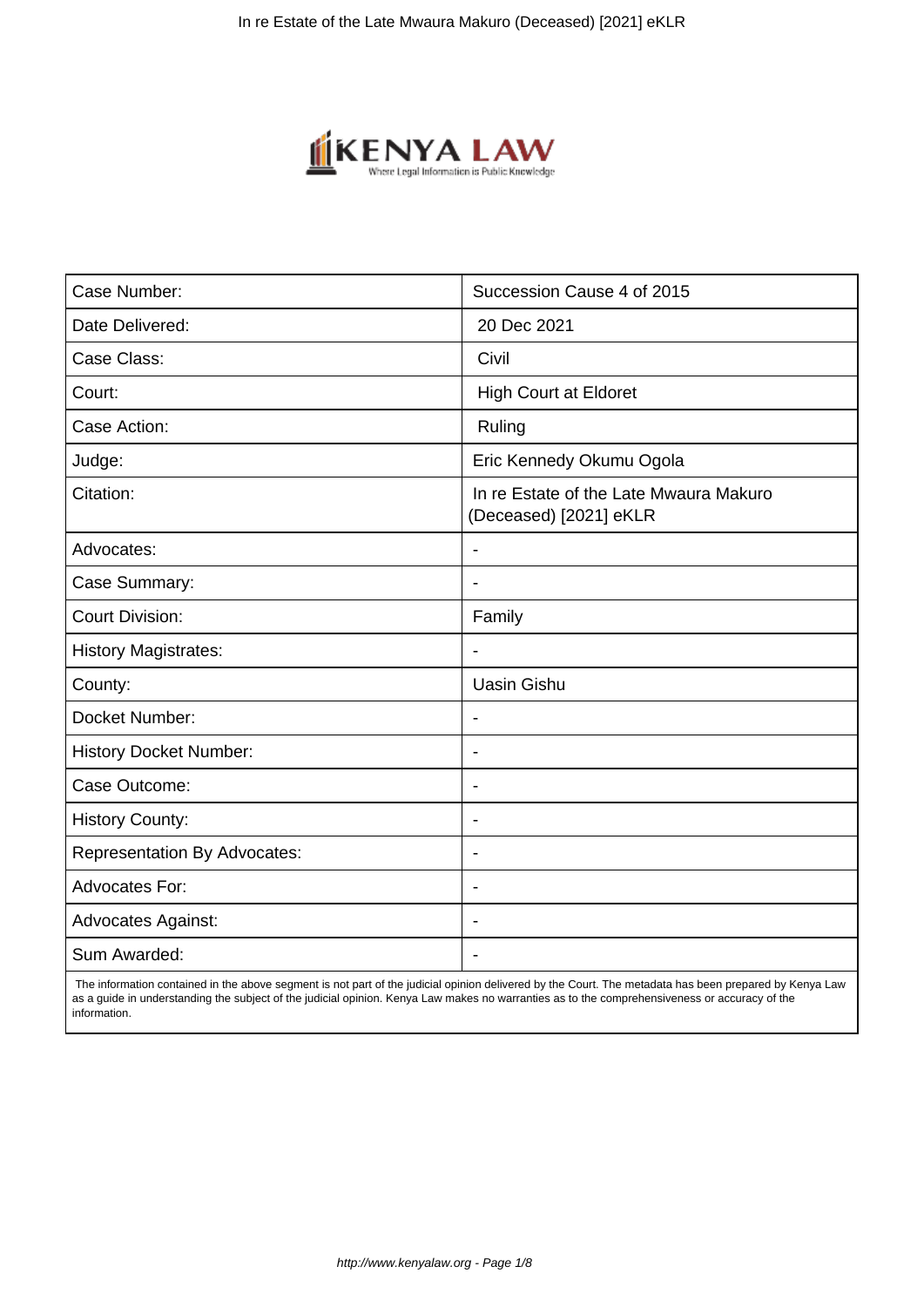# **REPUBLIC OF KENYA**

# **IN THE HIGH COURT AT ELDORET**

# **SUCCESSION CAUSE NO. 4 OF 2015**

# **IN THE MATTER OF THE ESTATE OF THE LATE MWAURA MAKURO**

# **DECEASED**

**JAMES KIMANI KABATA …………………………….……. 1ST APPLICANT**

**PATRICK NJERU MUNENE …………................................................... 2ND APPLICANT**

**VERSUS**

**MICHAEL KINUTHIA MAKURO ………...………...………… RESPONDENT**

# **RULING**

## **INTRODUCTION**

1. By their Summons for Revocation/ Annulment of Grant dated 19<sup>th</sup> August 2021, James Kimani Kabata, Patrick Njeru Munene and Simon Mwaura Wanja (the Applicants herein) seek the following orders;

a) That the Grant of Letters of Administration issued to Michael Kinuthia Makuro on  $11<sup>th</sup>$  of April, 2016 and confirmed on  $15<sup>th</sup>$ April 2016 as the administrator of the estate of Mwaura MAkuro be annulled and revoked.

b) That this court issues a temporary injunction restraining, Michael Kinuthia Makuro or his agents from further dealings with the estate of Mwaura Makuro (deceased) including;

**i. ELDORET MUNICIPALITY BLOCK 12/38**

**ii. ELDORET MUNICIPALITY BLOCK 12/39**

**iii. NZOIA SCHEME LR NO. PLOT NO. 113**

**iv. NZOIA SCHEME LR NO. PLOT NO. 114**

**v. NZOIA SCHEME LR NO. PLOT NO. 115**

**vi. NZOIA SCHEME LR NO. PLOT NO. 116**

**vii. CHEBARUS FARM LR NO. 11564/ PLOT 1**

**viii. KENYA COMMERCIAL BANK MOI'S BRIDGE A/C NO. xxxx.**

**ix. FAMILY BANK ELDORET BRANCH, A/C NO. xxxx.**

**x. NATIONAL BANK OF KENYA, KITALE BRANCH, A/C NO. xxxx**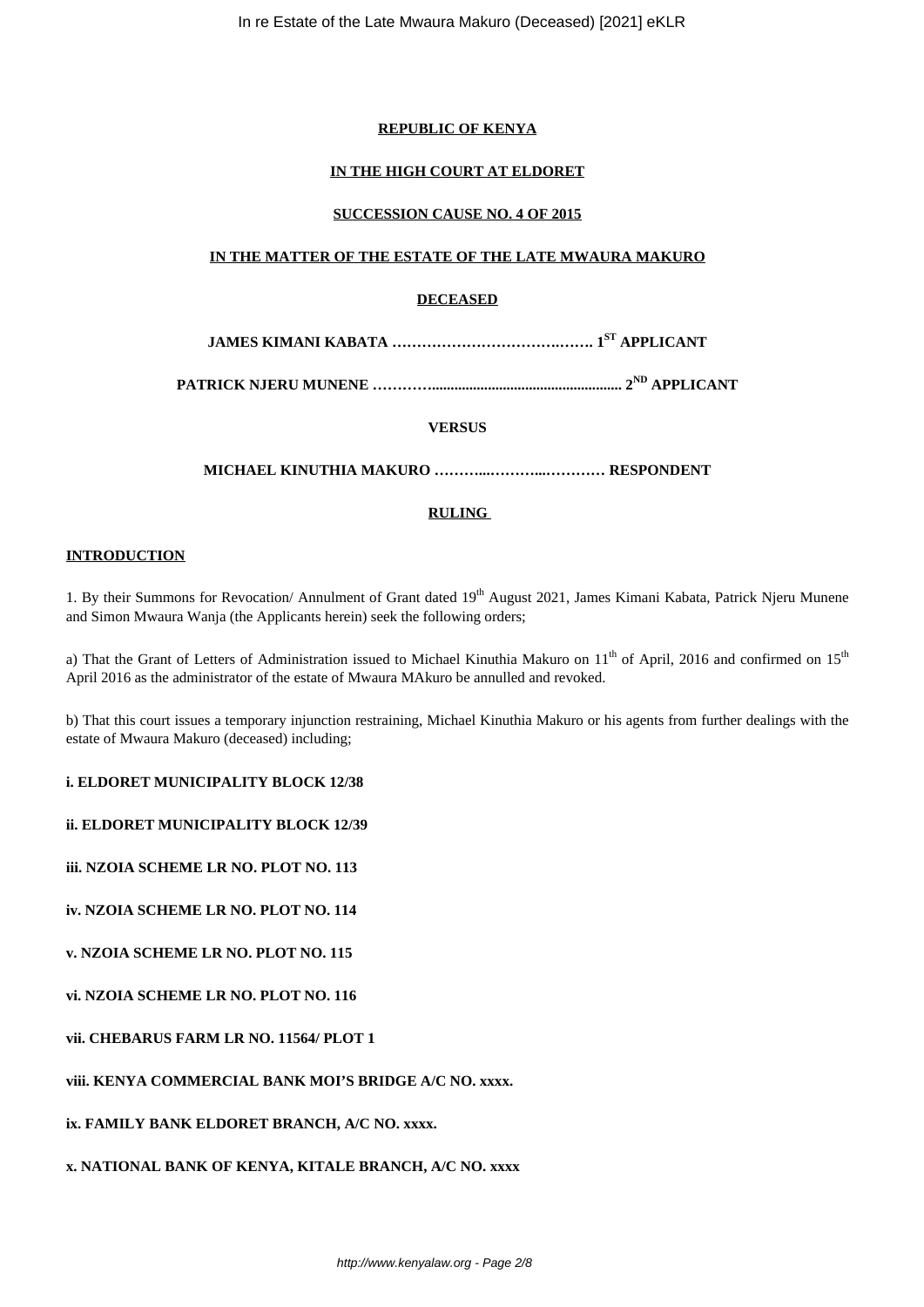# **xi. STANDARD CHARTERED BANK, ELDORET BRANCH, A/C NO. xxxxx**

# **xii. KENYA COMMERCIAL BANK ELDORET BRANCH A/C NO. xxxx**

c) That this Honourable court cancels any subsequent irregular and unlawful transfers and or transactions resultant from the Grant of Letters of Administration issued to Michael Kinuthia Makuro and on the 15<sup>th</sup> of April, 2016.

d) That this Honourable Court do order that Micheal Kinuthia Makuro produces for good record and account detailed statement of accounts and affairs of the estate up to and until the date of such order.

e) That the Honourable Court issues a fresh grant to James Kimani Kabata and Patrick Njeru Munene.

2. The application is premised on the grounds set out therein and the Supporting Affidavit sworn by James Kimani Kabata on 19<sup>th</sup> August 2021. The deponents deposed that on 15<sup>th</sup> April, 2016 this Court issued a Certificate of Confirmation of Grant to Michael Kinuthia Makuro (the administrator), who has failed and or refused to administer the estate to the detriment of the beneficiaries without just cause or reason. The Applicants further deposed that the administrator has frustrated the beneficiaries of the estate with endless unsound applications attempting to among other things, cite them for intermeddling as well as failing to render an account of the affairs of the estate not only to this Court but also to the beneficiaries. The Applicants further averred that in a ruling delivered 26<sup>th</sup> July, 2021 this Court took keen notice of the administrator's ineptitude and sanctioned the beneficiaries in the interest of justice, to proceed to either move the Deputy Registrar to distribute the estate or seek to revoke the grant and pursue an alternative administrator.

3. The Applicants are apprehensive that owing to the continued refusal by the administrator to account and distribute the estate, the estate is continually wasting away and not much may be left to keep for the benefit of the beneficiaries.

4. It is the Applicants' contention that the administrator wants the estate for his exclusive benefit demonstrated by the move, borne of his own admission and record in court, of registering a limited liability company with himself and another beneficiary as the sole directors and shareholders to the exclusion of all others.

5. The Applicants further averred that in a ruling delivered on  $24<sup>th</sup>$  October, 2019 this Court while pronouncing itself in an application seeking to compel the administrator to distribute the estate of the deceased directed the administrator to distribute the estate to all the beneficiaries equally within (6) months from the ruling date and thereafter also render an accurate account of the estate within 3 months post distribution.

6. The Applicants further faulted the administrator for seeking leave to appeal against the ruling of  $24<sup>th</sup>$  October, 2019 directing him to distribute the estate, while failing to undertake his legal obligations to distribute the estate. Therefore the administrator has controverted section 76 (d) (ii) and (iii) of the Law of Succession. Accordingly, the Applicants propose that they be appointed as administrators to the deceased's estate. They already have a mode of distribution of the estate in place and are ready to administer the deceased's estate.

7. Michael Kinuthia Makuro, the Petitioner herein in a Replying Affidavit sworn on  $13<sup>th</sup>$  September, 2021 opposed the application for revocation of grant stating that these proceedings relate to the estate of his father Simeon Mwaura Makuro. The Petitioner denies that the Applicants are heirs or beneficiaries of the estate of his late father but rather are grandchildren having been born of Teresa Wangui Kabata and Joyce Wanjiku Munene respectively while Simon Mwaura Wanja, on the other hand is the son to Peter Kamau Makuro (deceased) who is a brother to the Petitioner.

8. The Petitioner further alleges that the said Simon Mwaura Wanja has supported this Summons and was not aware of it nor was he consulted prior to its filing.

9. The Petitioner contends that prior to the filing of these proceedings all the beneficiaries herein gave their consent signing Form No. 38 (r26 (2) and that mandate has never been withdrawn by either of them.

10. The Petitioner also contested the allegations by the Applicants that he has failed to distribute the estate while stating that there exists on record a certificate of confirmation of grant complete with shares over the estate to the (10) beneficiaries made on 15<sup>th</sup>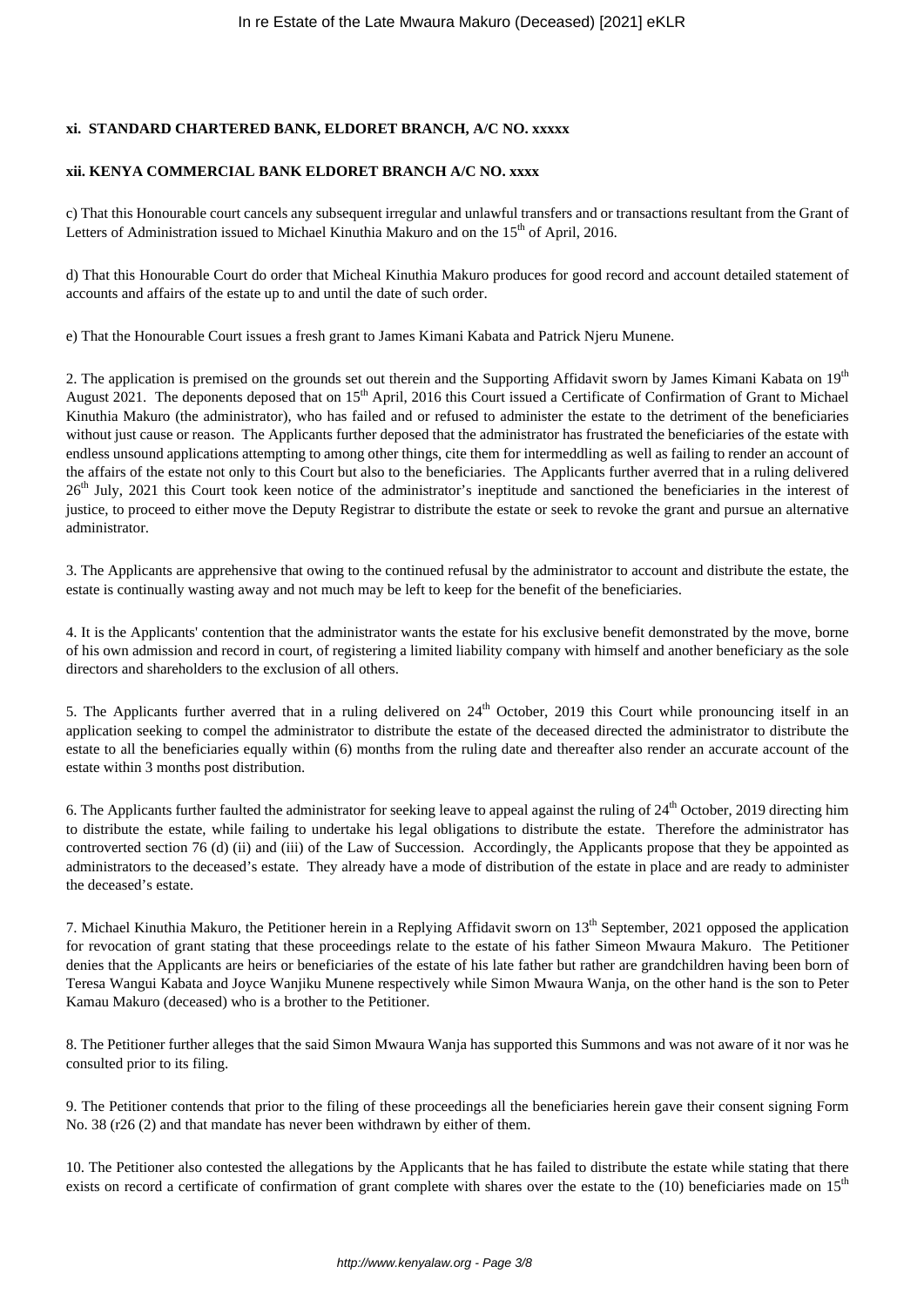April, 2016. The Petitioner further stated that each of the beneficiaries is aware of their share and entitlement in the estate.

11. The Petitioner contends that Simon Mwaura Wanja is grandchild representing the family of their late brother Peter Kamau Mwaura (deceased) and is not strictly speaking as a beneficiary but a trustee of his late father's household which comprises others who are not before court. The Petitioner further states that counsel for the Applicants, Mr. Mwaura Kabata is seriously conflicted in this matter as he is a son to the Petitioner's sister (Teresia Wangui Kabata) and a brother to the 1<sup>st</sup> Applicant and cannot therefore continue giving impartial advice or participate in these proceedings without hurting the said relationships.

12. The Petitioner further contends that the Applicants have not tabled before this court any evidence to show that the estate of the deceased is in danger of extinction and neither have, they produced any evidence of impropriety on the part of the petitioner or that of any other beneficiary. Therefore, according to the petitioner, this instant application is bad in law as it is proffered by persons appointed by an unregistered instrument, that is, a power of attorney that is ordinarily registerable under the Land Registration Act (General Regulations, 2017 rule 18 thereof. The Petitioner further contends that even if the instruments appointing the Applicants were valid their power is only limited to dealing with the specific shares and entitlements of their donors and not the administration of the entire estate.

13. The Petitioner further contends that his father's estate comprises farmlands that are undefined parcels of land which need to be processed through consolidation, amalgamation and finally distribution, which exercise his late father could not accomplish in the 50 years that he held them and which the Petitioner is doing his best to accomplish. He averred that he has always rendered the status of the estate to court whenever called upon to do so and shall continue to do so.

14. The  $7<sup>th</sup>$  beneficiary, Francis Muigai also in opposition to the application filed a Replying Affidavit dated 14<sup>th</sup> September, 2021 in which he averred that the estate has been distributed to the 10 beneficiaries entitled under the grant.

15. The  $10^{th}$  beneficiary, Simon Mwaura Wanja also in opposition to the application filed a Replying Affidavit dated  $14^{th}$ September, 2021 in which he reiterated the contents of the affidavit filed by the Petitioner herein.

16. The application was canvassed by way of written submissions.

## **DETERMINATION**

17. I have carefully considered the application, the affidavits and the submissions filed as well as the authorities relied upon. The only issue is **whether the Grant of Letters of Administration intestate issued to Michael Kkinuthia Makuro on 15th April, 2016 should be revoked"**

18. For such application to succeed, the party applying must prove one or more of the grounds set put in section 76 of the Law of Succession Act which provides as follows:

## *76 Revocation or annulment of grant*

*A grant of representation, whether or not confirmed, may at any time be revoked or annulled if the court decides, either on application by any interested party or of its own motion—*

*(a) that the proceedings to obtain the grant were defective in substance;*

*(b) that the grant was obtained fraudulently by the making of a false statement or by the concealment from the court of something material to the case;*

*(c) that the grant was obtained by means of an untrue allegation of a fact essential in point of law to justify the grant notwithstanding that the allegation was made in ignorance or inadvertently;*

*(d) that the person to whom the grant was made has failed, after due notice and without reasonable cause either—*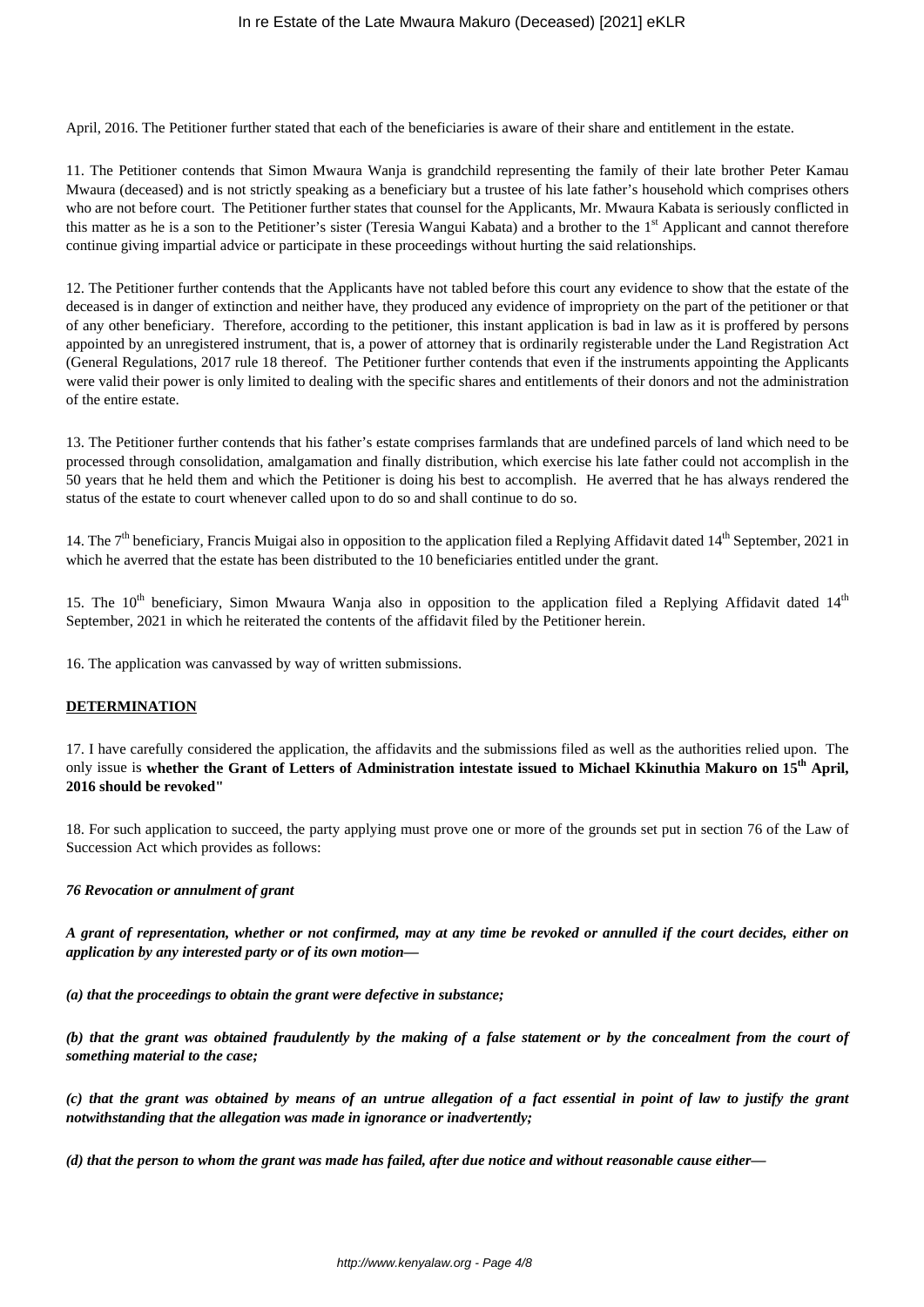*(i) to apply for confirmation of the grant within one year from the date thereof, or such longer period as the court order or allow; or*

*(ii) to proceed diligently with the administration of the estate; or*

*(iii) to produce to the court, within the time prescribed, any such inventory or account of administration as is required by the provisions of paragraphs (e) and (g) of section 83 or has produced any such inventory or account which is false in any material particular; or*

#### *(e) that the grant has become useless and inoperative through subsequent circumstances.*

19. In this instant case, the Applicants appear to anchor their case on two grounds; that the administrator has failed to proceed diligently with the administration of the estate, and secondly, that the administrator has failed *to produce to the court, within the time prescribed, any such inventory or account of administration as is required by the provisions of paragraphs (e) and (g) of section 83 or has produced any such inventory or account which is false in any material particular.*

20. The record herein indicates that the deceased was not survived by a spouse, but by four sons and five daughters. All nine children had equal right or entitlement to apply for administration, going by section 66 of the Law of Succession Act. The 1<sup>st</sup> and 2<sup>nd</sup> Applicants herein are grandchildren to the deceased.

21. A grandchild only becomes a direct heir to the estate of the grandparent where the parent pre-deceased the grandparent. The grandchildren step into the shoes of their deceased parents and take the parent's share in the estate of the grandparents as was enunciated in **RE Estate of Wahome Njoki Wakagoto (2013) eKLR** where it was held: -

**"Under Part V, grandchildren have no right to inherit their grandparents who die intestate after 1st July 1981. The argument is that such grandchildren should inherit from their own parents. This means that the grandchildren can only inherit their grandparents' indirectly through their own parents, the children of the deceased. The children inherit first and thereafter grandchildren inherit from the children. The only time grandchildren inherit directly from their grandparents is when the grandchildren's own parents are dead. The grandchildren step into the shoes of their parents and take directly the share that ought to have gone to the said parents."**

22. The evidence on record suggest that the 1<sup>st</sup> and  $2<sup>nd</sup>$  Applicants herein brought these proceedings on behalf of their mothers; Teresa Makuro Gechanga and Joyce Wanjiku Munene (who are still alive) and who are the beneficiaries to their father's estate. The 1<sup>st</sup> and 2<sup>nd</sup> Applicants' interest emanates from the fact that their mothers are beneficiaries to the deceased's estate, but they are not dependents within the provisions of section 29 of the Law of succession Act as they do not acquire an interest in their grandfather's estate in the suit property by virtue of their mothers' share. The record before court indicates that the  $1<sup>st</sup>$  and  $2<sup>nd</sup>$  Applicants herein are Attorneys at Law having been given the power of attorney to act on behalf of their mothers. From the foregoing, it is my view that the 1<sup>st</sup> and 2<sup>nd</sup> Applicants therefore have locus standi to seek the revocation of grant issued to the administrator herein.

23. The Petitioner has submitted that the deceased was from Agikuyu Community and it thus Agikuyu customary practices about the appointment and removal of administrator or "*Muramati*" are applicable. The Petitioner has further submitted that a "*Muramati*" can only be appointed or removed by elders and therefore the Applicants herein cannot undo what they did not make. The Petitioner has further submitted that the Kikuyu culture is patrilineal with a pattern of inheritance that is based on equal distribution of a man's property among his sons with a proviso that the eldest son may get a slightly larger share.

24. The Judicature Act allows the application of customary Laws where applicable and is not repugnant to justice and morality. See **Section 3(2) of the Judicature Act Cap 8 Laws of Kenya. The appointment of the administrator in this present case was not based on Agikuyu Customary Laws and therefore the argument by the administrator does not hold any water.** *Section 38 of the Law of Succession Act, enshrines the principle of equal distribution of the net intestate estate to the surviving children of the deceased irrespective of gender and whether married and comfortable in their marriage or unmarried. The argument by the Petitioner that the Kikuyu culture is patrilineal is therefore not applicable in the present case.*

25. Failure to distribute a deceased's estate is a ground for revocation of a grant for letters of administration as provided under Section 76 (d) of the Law of Succession. However, such revocation is not automatic. It is conditional. It is dependent on the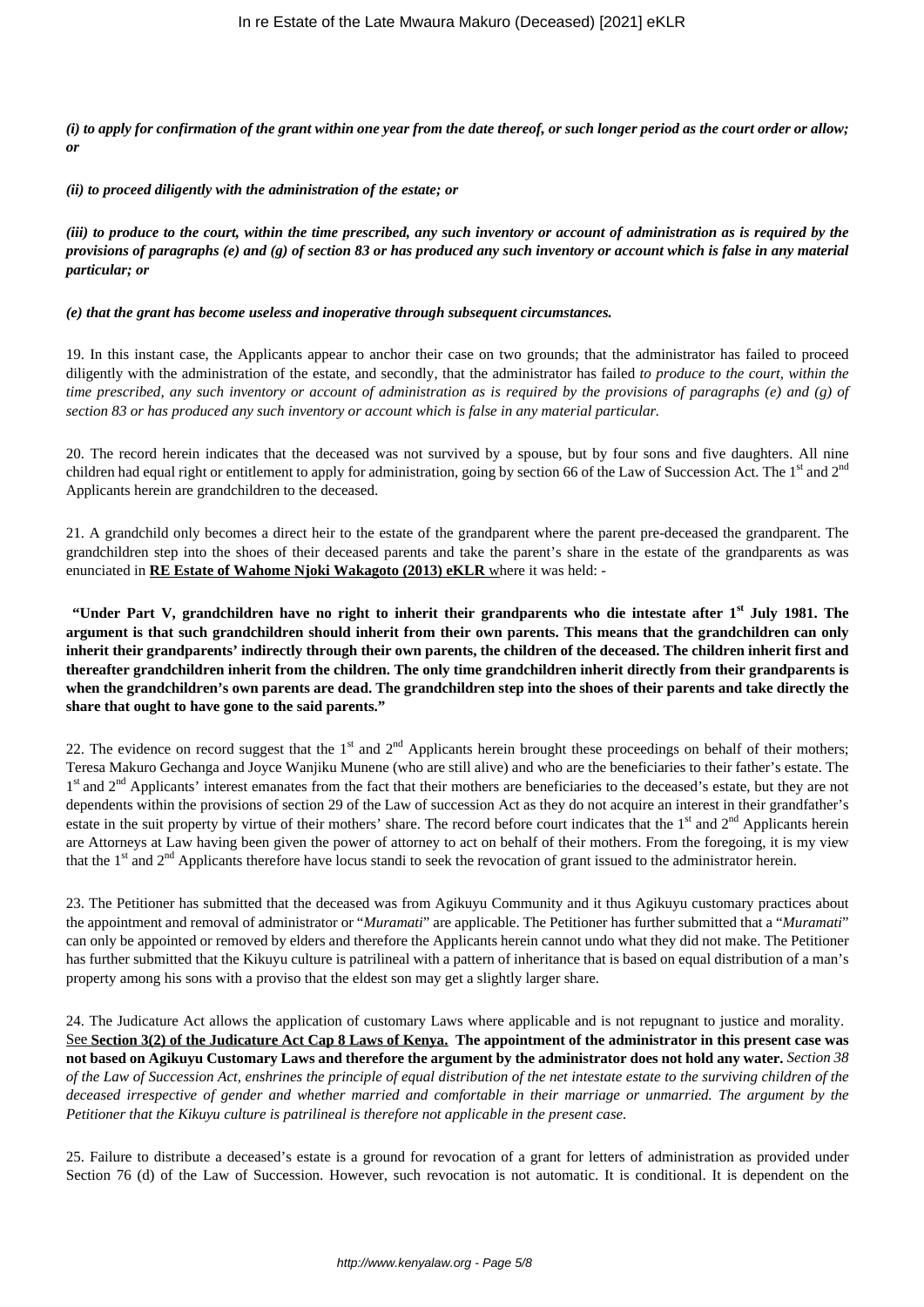Applicant demonstrating that notice has been issued to the person who has applied for the grant and that person has failed;

# **a. To apply for confirmation of the grant within a year from the date of such notice or such time fixed and/or prescribed by the court; or**

### **b. To administer the deceased's estate; or**

### **c. To produce an inventory or account of administration as required by the law within a time prescribed by the court.**

26. The Applicants herein did not furnish the court with such notice but instead chose to rely on this Court's ruling that was delivered on 24<sup>th</sup> October, 2019 directing the Petitioner; to distribute the estate of the deceased as per the Certificate of Confirmation of Grant, and to complete the administration of the deceased's estate within six months from the date of the ruling and that a full and accurate inventory of the assets and liabilities of the deceased be filed along with an accurate account of all dealings therewith up to the date of account. I am therefore not satisfied that the Application had proven the ground set out in Section 76(d) of the Law of Succession for the revocation of the said Grant.

27. However, the relationship between personal representatives of a deceased and his heirs is a fiduciary one. The administrator herein is in a fiduciary relationship with the beneficiaries of the deceased. **Section 83** of the Law of Succession Act on the duties of personal representatives provides as follows:

### **"83. Duties of personal representatives**

### **Personal representatives shall have the following duties—**

**(a) to provide and pay out of the estate of the deceased, the expenses of a reasonable funeral for him;**

**(b) to get in all free property of the deceased, including debts owing to him and moneys payable to his personal representatives by reason of his death;**

**(c) to pay, out of the estate of the deceased, all expenses of obtaining their grant of representation, and all other reasonable expenses of administration (including estate duty, if any);**

**(d) to ascertain and pay, out of the estate of the deceased, all his debts;**

**(e) within six months from the date of the grant, to produce to the court a full and accurate inventory of the assets and liabilities of the deceased and a full and accurate account of all dealings therewith up to the date of the account;**

**(f) subject to section 55, to distribute or to retain on trust (as the case may require) all assets remaining after payment of expenses and debts as provided by the preceding paragraphs of this section and the income therefrom, according to the respective beneficial interests therein under the will or on intestacy, as the case may be;**

**(g) within six months from the date of confirmation of the grant, or such longer period as the court may allow, to complete the administration of the estate in respect of all matters other than continuing trusts, and to produce to the court a full and accurate account of the completed administration;**

**(h) to produce to the court, if required by the court, either of its own motion or on the application of any interested party in the estate, a full and accurate inventory of the assets and liabilities of the deceased and a full and accurate account of all dealings therewith up to the date of the account;**

**(i) to complete the administration of the estate in respect of all matters other than continuing trusts and if required by the court, either of its own motion or on the application of any interested party in the estate, to produce to the court a full and accurate account of the completed administration."**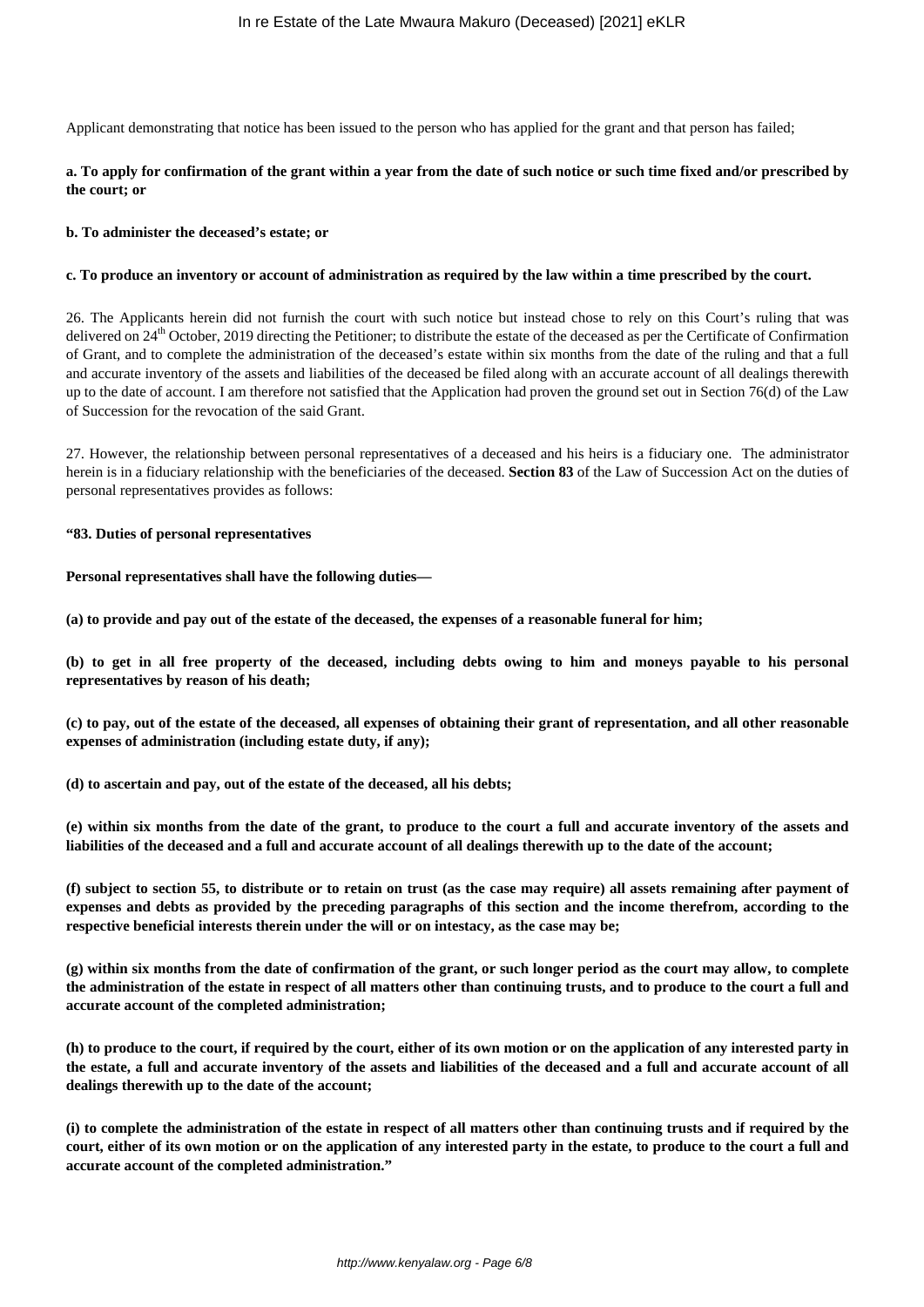28. The duty to account for the assets, liabilities and dealings of any estate purely lies on the personal representatives. There is no short cut about it. It is a statutory obligation to which the administrator of an estate must adhere without any discretion.

**29. Rule 73** of the Probate and Administration Rules enshrines the inherent power of the court as follows:

# **"Nothing in this rule shall limit or otherwise affect the inherent power of the court to make such orders as may be necessary for the ends of justice or to prevent abuse of the court".**

30. Section 83(e) requires an administrator to within six months from the date of the grant, produce to the court a full and accurate inventory of the assets and liabilities of the deceased and a full and accurate account of all dealings therewith up to the date of the account. Under Section 83(g) an administrator is obligated to complete the administration of the estate in respect of all matters within six months from the date of confirmation of the grant and to produce to the court a full and accurate account of the completed administration.

31. There is no evidence that the administrator completed the administration of the estate within the period specified by law. The administrator has also not filed accounts 6 months from  $14<sup>th</sup>$  May, 2015 when the Grant was issued or within 6 months from  $15<sup>th</sup>$ April, 2016 the date of confirmation of the Grant. Section 83(e) and (g) have therefore not been complied with.

32. The production of accounts is a key component of the administration process of a deceased person's estate. From the moment a grant is issued to a personal representative of a deceased person, the grant holder becomes responsible to the Court in the carrying out of the duties of administrator. Accounts are an accountability tool that will tell the Court whether the administrator has been faithful to the role entrusted to him or her. When an administrator fails to file accounts as required, questions as to the integrity of the process are bound to arise as in the present case. The law has empowered the Court on either of its own motion or on the application of any interested party in the estate, to order an administrator to produce a full and accurate inventory of the assets and liabilities of the deceased and a full and accurate account of all dealings therewith up to the date of the account.

33. From the foregoing, I am satisfied that the administrator has not diligently proceeded with the administration of the estate. The administrator is also liable to produce full and accurate account of his dealings with the estate as required by law.

**34. Rule 73** of the Probate and Administration Rules enshrines the inherent power of the court as follows:

## **"Nothing in this rule shall limit or otherwise affect the inherent power of the court to make such orders as may be necessary for the ends of justice or to prevent abuse of the court".**

35. Indeed, the Applicants have made a good case for the removal of the administrator on account of failing to proceed diligently with the administration of the estate and failure to produce to the Court, within the time prescribed, any such inventory or account of administration as is required by the provisions of paragraphs (e) and (g) of section 83. These are some of the statutory grounds set out in Section 76(d) of the Act upon which the grant may be revoked.

36. It must be noted that the objective of the court is to uphold substantive justice. Having considered all the circumstances herein, I find that no useful purpose will be served by revoking the Grant. It is for that reason, that I invoke the inherent powers of this court granted under Section 76 of the Law of Succession Act and Section 73 of the Probate and Administration Rules and make the following orders:

**i. Michael Kinuthia Makuro (the administrator herein) shall within 90 days from the date hereof produce a full and accurate inventory of the assets and liabilities of the deceased and a full and accurate account of all dealings therewith up to the date of the account.**

**ii. Michael Kinuthia Makuro (the administrator herein) be and is hereby ordered to distributed the estate of the deceased as per the Certificate of Confirmation of Grant; and to complete the administration of the deceased's estate within 120 days from the date hereof.**

**iii. That in default of (i) and (ii) above, the Grant of Letters of Administration Intestate made herein on 14th May, 2015 and confirmed on 15th April, 2016 shall stand revoked, and the appplicants James Kimani Kabata and Patrick Njeru Munene**